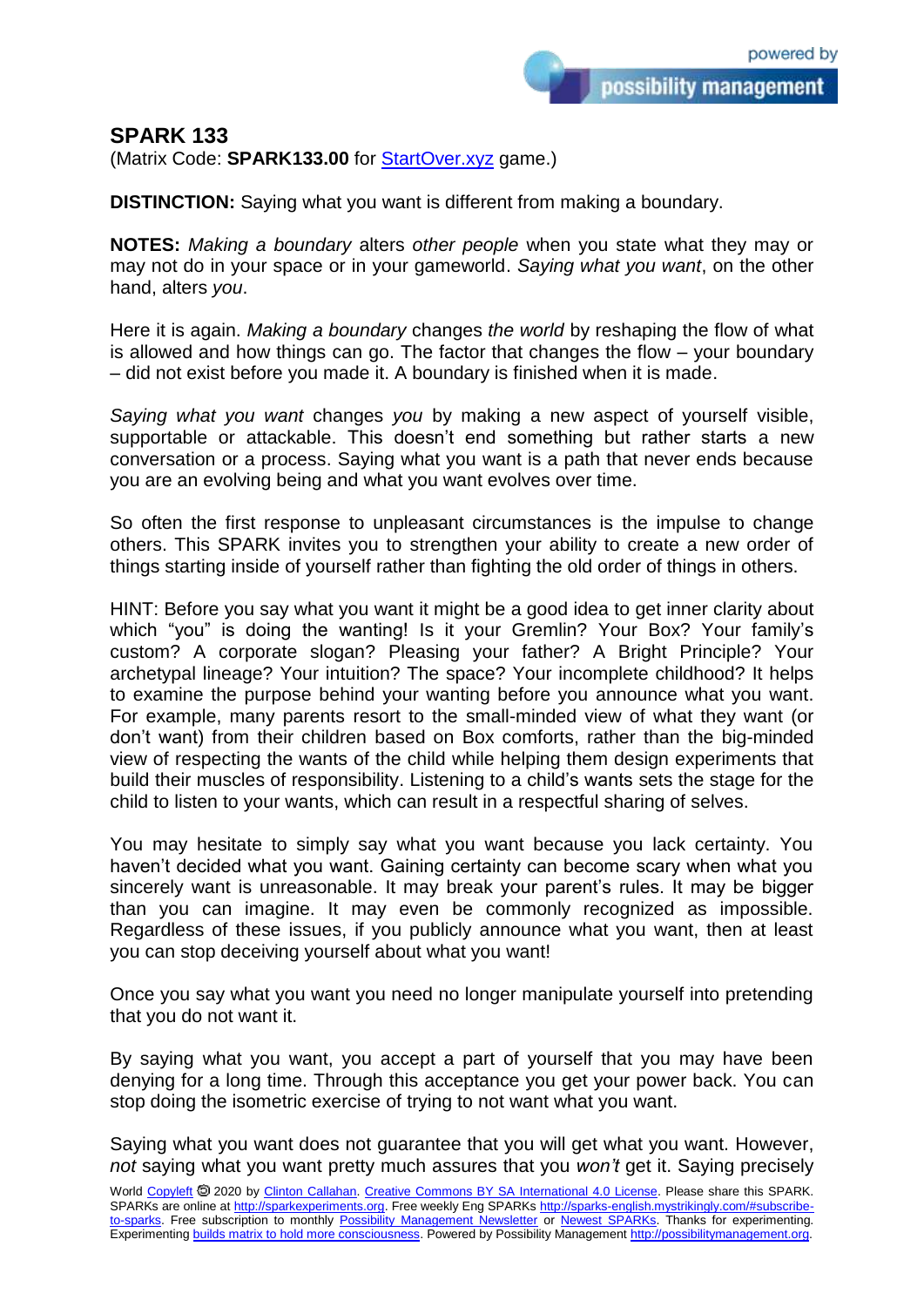what you want gives people around you at least the chance to create what you want, which they may have been wanting to do for a long time.

It can be important to say what you want because it gives other people the chance to discover and take a stand for what they want also. In this way saying what you want could benefit the whole world. For this reason I have begun to publicly say more often what I want. For example, I want corporate personhood to be outlawed. I want the large parasitic governments to fall apart completely. I want there to be an evolving meshwork of a hundred million unique, sustainable cultures in the world, each one centered around adulthood initiatory processes. I want no franchises permitted, no currency exchange-rates between the cultures, no absentee ownership, and no representation. Does this mean I will get those things? Who knows? But it does mean I get to be clear about what I want.

Being clear about what you want can be ecstatic because it gives you a map for your life. If you orbit your daily actions around creating what you want then even washing the dishes becomes immensely fulfilling because it is a step towards what you want. Imagine being on a team or in a community where you can count on people to clearly say what they want.

Saying "I want…" is different from saying, "I wish…" or "I would like…" or asking for what you want as in, "Can I ...?" or, "May I...?" or, "Wouldn't it be better if...?"

Saying what *you* want is different from saying what you want other people to do, to stop doing, or to change. This is about you. What is it that you want?

Saying what you want is different from saying what you *don't* want. When someone constantly announces what they don't want it quickly grows wearisome and even shattering. "Okay, so that's what you DON'T want. But what DO you want?"

Saying what you *want* is also different from saying what you *need*. Saying you *need* something holds a sledge-hammer reason over the other person's head, namely, that you *need* it. This is blackmail, because if someone withholds what you *need* it is lifethreatening, like cutting off your air, water, food or shelter. If someone does not give you what you *need* the next step is calling them an abusive, uncaring, terrorist.

The uninitiated may regard "safety" or "comfort" as needs. Then if they feel afraid around you they connect fear with "unsafe" or "dangerous" and conclude that because you are not meeting their *need* for safety or comfort you are hurting them (hurting someone else's feelings). Both "safety" and "comfort" fall into the category of *fantasy concepts*, which are easy to understand in the mind but have no relationship to reality. Safety is unattainable because you will die. Comfort is unattainable because you are not dead yet.

## **EXPERIMENTS:**

**SPARK133.01** Practice saying, "I want…" Practice here and there and everywhere in small and big ways. Practice in the restaurant, at the post office, at the doctor's